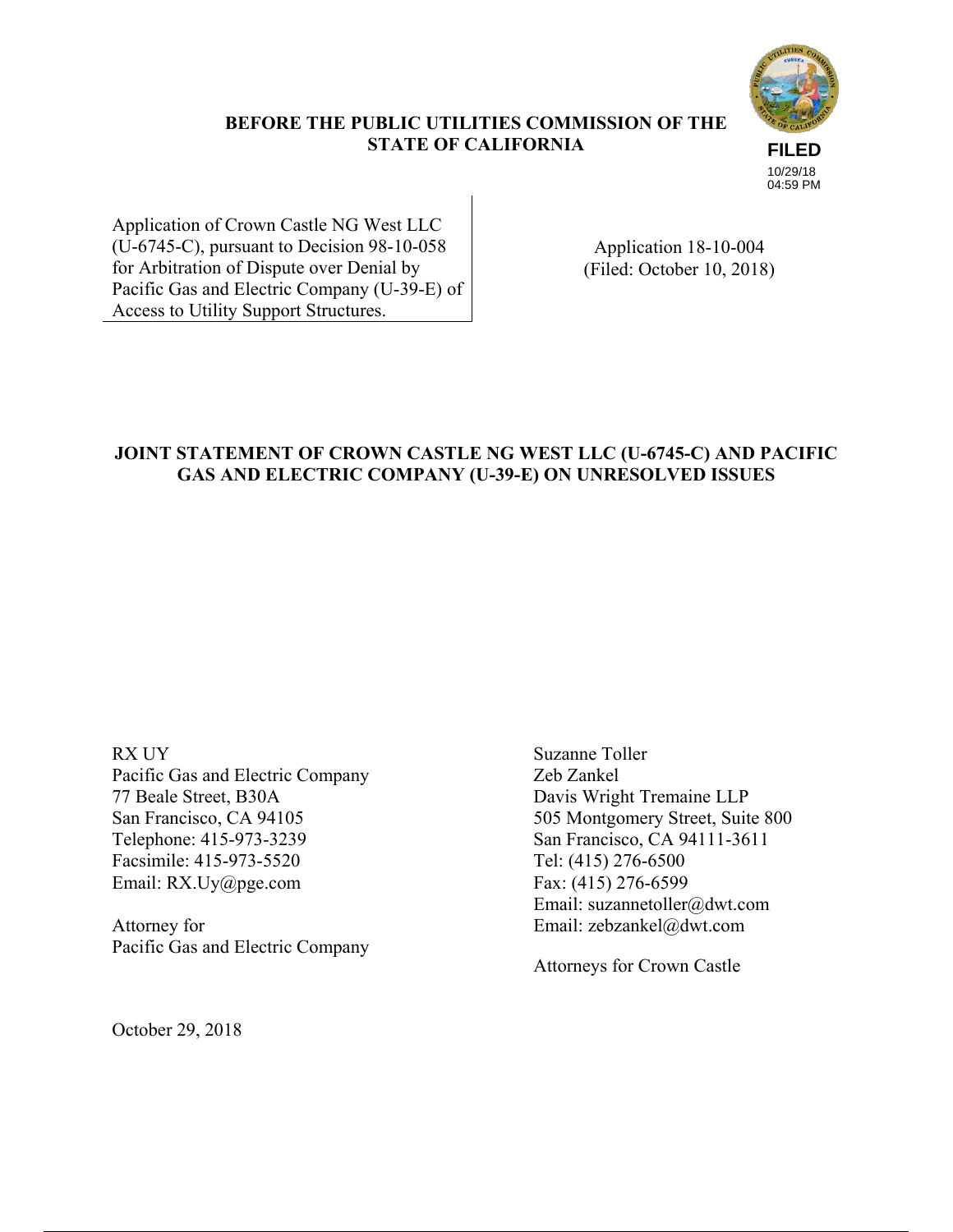### **BEFORE THE PUBLIC UTILITIES COMMISSION OF THE STATE OF CALIFORNIA**

Application of Crown Castle NG West LLC (U-6745-C), pursuant to Decision 98-10-058 for Arbitration of Dispute over Denial by Pacific Gas and Electric Company (U-39-E) of Access to Utility Support Structures.

Application 18-10-004 (Filed: October 10, 2018)

### **JOINT STATEMENT OF CROWN CASTLE NG WEST LLC (U-6745-C) AND PACIFIC GAS AND ELECTRIC COMPANY (U-39-E) ON UNRESOLVED ISSUES**

#### **A. Overview of Unresolved Issues**

Crown Castle NG West LLC ("Crown Castle") and Pacific Gas and Electric Company (" $PG\&E$ ") jointly submit that the following issues remain unresolved by the parties:

- 1. Crown Castle: Whether PG&E may refuse to sell space on its poles to any CLCs unless and until the CPUC amends the ROW Rules to require CLCs to provide nondiscriminatory access to the poles.
- 2. Crown Castle: Whether PG&E may condition the sale of space on its pole only to attachers which agree to purchase the entire communications space and who would then be obligated to lease portions of the communications space to tenants and manage the tenant relationship or, alternatively, whether PG&E should be required to sell the amount of space to attachers which they request for the installation of their facilities (and thereby not assume responsibility for tenant management).
- 3. PG&E: Whether PG&E's Overhead Facilities License Agreement, which PG&E has offered to Crown Castle, satisfies the ROW Decision's nondiscriminatory access requirements.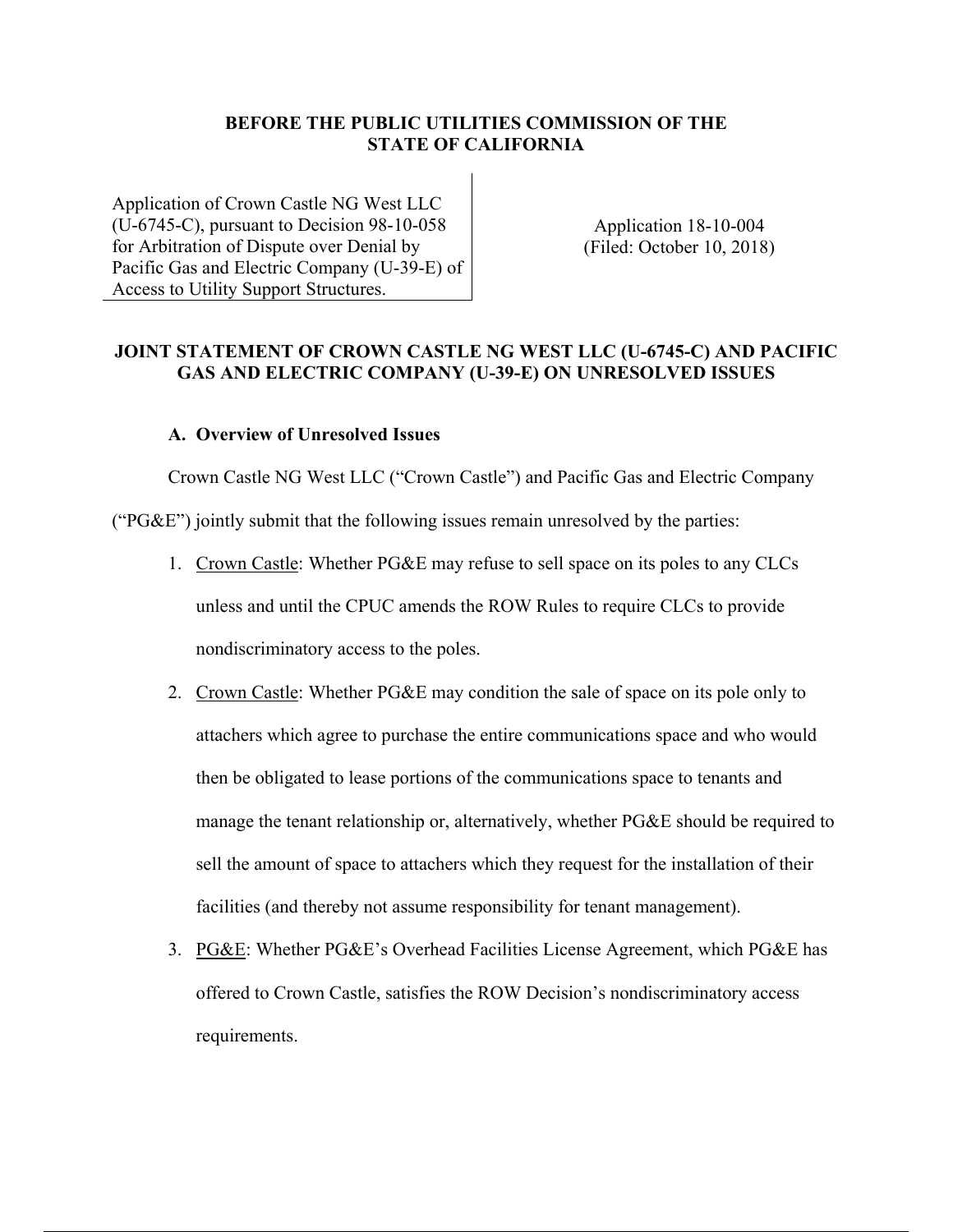#### **B. Description of Parties' Positions on Unresolved Issues**

Crown Castle: Crown Castle's position is that it has a right to purchase the amount of space requested on a PG&E pole without the requirement to assume tenant management responsibility. Originally PG&E asserted that Crown Castle purchase space on its poles only if it (i) agreed to buy the entirety of the communications space on the pole and (ii) if Crown agreed to manage existing and future tenants in the entirety of the communications zone. In its Response, PG&E has revised its position and now will not even offer Crown Castle the option to purchase space on its poles, unless and until the CPUC (in another docket) revises the ROW Rules to require CLCs to lease space to tenants.<sup>1</sup> In the interim, PG&E proposes that Crown Castle become a tenant, rather than an owner, on those poles. In support of its position PG&E claims that the ROW Rules only require it to *lease* space on their poles to attachers and, effectively, that if the company chooses to allow attachers to *purchase* space on a pole that they (PG&E) may impose whatever terms and condition they like on that access.<sup>2</sup> PG&E's position has no merit and must be rejected by the Commission.

As PG&E now admits, its attempt to obligate CLCs to lease space to tenants clearly violates the ROW Rules and thus was unlawful. The alternative it now offers – refusing to sell space to Crown until the CPCU amends the ROW Rules – is equally unlawful. PG&E does not have an obligation to sell space on its poles; it could, if it wished follow the SDG&E model and

 $\overline{a}$ 

<sup>&</sup>lt;sup>1</sup> PG&E Response at 12 ("However, after reviewing Crown Castle's Application for Arbitration and reanalyzing the ROW Decision, PG&E agrees with Crown that the ROW Decision "[does] not require CLCs to provide access to cable companies…. PG&E respectfully urges the Commission to revise its ROW Rules to require CLC pole owners to provide the same nondiscriminatory access to cable companies and all other qualified entities, consistent with the requirements that the Commission has already imposed on electric utilities and ILECs.").

<sup>&</sup>lt;sup>2</sup> PG&E Response at 15-16 ("PG&E finds that it is reasonable for pole-owning electric utilities to set terms of sale for their poles, provided that the utilities continue to ensure nondiscriminatory access through tenancy license agreements, consistent with the ROW Decision.").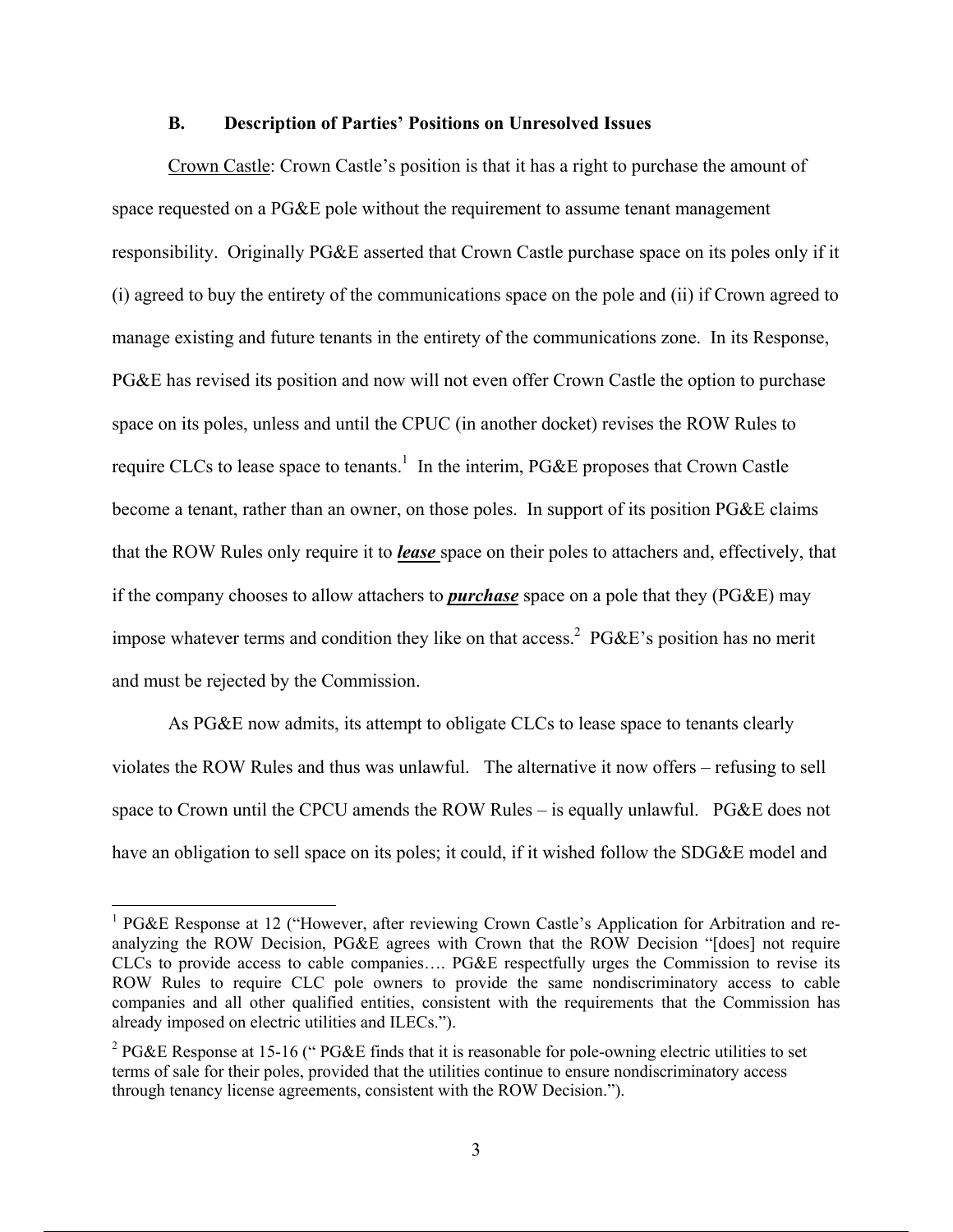only lease space. However to the extent that it determines to sell space on its poles it must make that space available on non-discriminatory terms and conditions consistent with the ROW decision. PG&E cannot unilaterally decide to sell space to some attacher (e.g. ILECs) but only offer a leasing option to the CLCs (which notably are direct competitors of the ILECs) for an undefined and potentially permanent time period – until the CPUC amends its ROW Rules to afford non-discriminatory access to CLCs. Such a result is particularly improper given the fact that the leasing option is, as PG&E effectively admits in its Response, less advantageous from a business perspective in a numerous respects than the ownership option.<sup>3</sup> Instead, given the current ROW Rules the only option which is both lawful and consistent with the Commission's policy objectives – including notably its policy of promoting broadband deployment – is for PG&E to be required to sell to Crown Castle and any other requesting CLCs the space the CLC needs for its attachment (e.g. one foot). This appears to be option 2 in PG&E's response and is the approach used by SCE throughout Southern California.

Crown Castle responds to statements made by PG&E below.

#### **a) PG&E Confuses Crown Castle's Position as Advocating a Right of Ownership**.

Crown Castle believes that PG&E is mischaracterizing Crown Castle's position as advocating a right to ownership. This is not, and has never been, Crown Castle's position. Instead, Crown Castle's position is that to the extent access by ownership is available, which PG&E has made available for decades, such access must abide by Decision 98-10-058 ("ROW Decision") because the ROW Decision applies to pole access by any means (purchase or tenancy). *See* Crown Castle Application at 10.

<u>.</u>

<sup>&</sup>lt;sup>3</sup> PG&E Response at 15.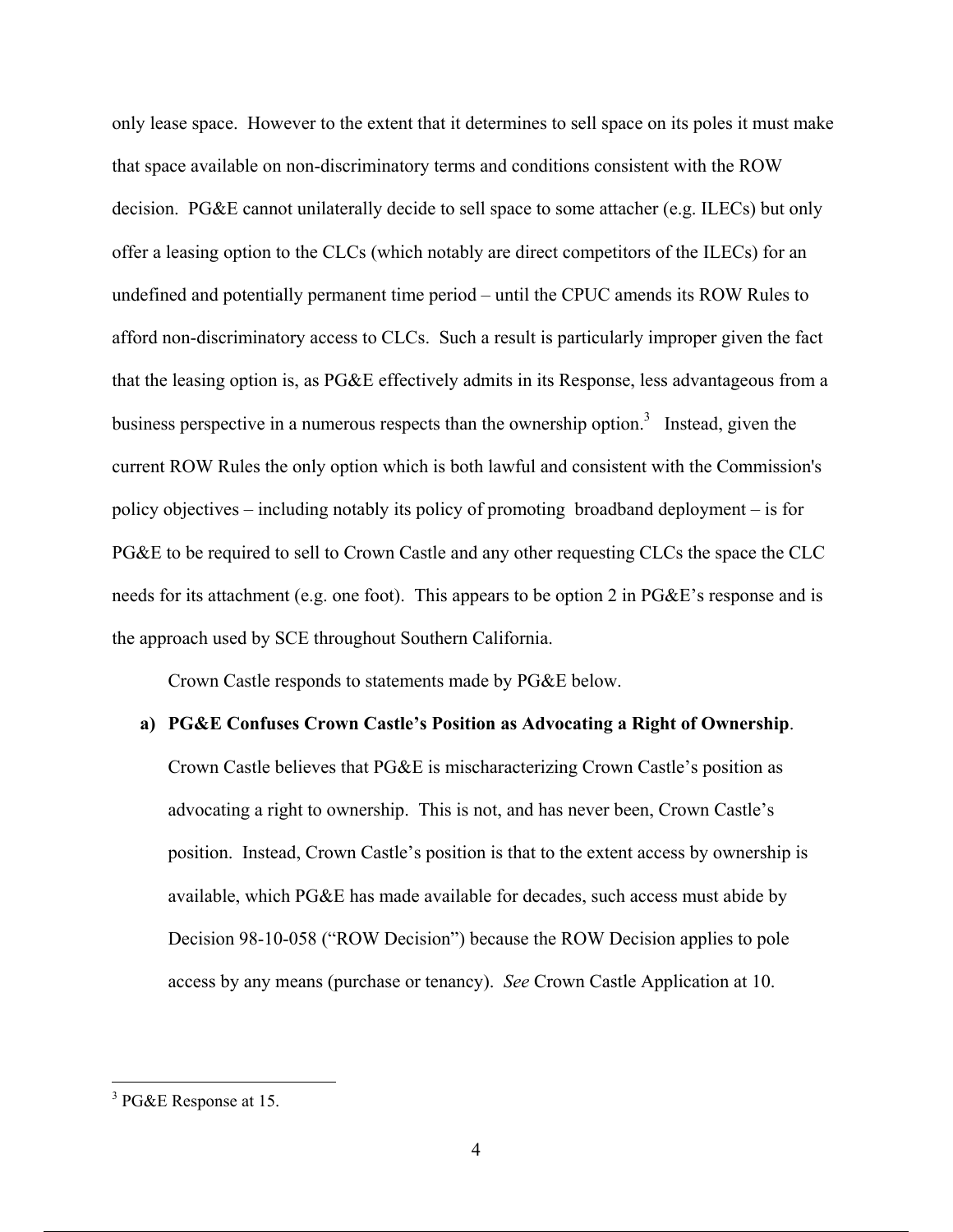**b) PG&E Provides No Support for Its Position that the ROW Decision Does Not Apply to Access By Ownership**. PG&E has provided no authority for its position that the ROW Decision does not apply to access by ownership, because such authority does not exist. Nothing in the ROW Decision limits access to lease or licensing, as opposed to access by purchase or sale.

**c) PG&E Inappropriately Advocates Amending the ROW Decision and ROW Rules**. PG&E requests that Commission amend the ROW Decision and ROW Rules to require Crown Castle to provide nondiscriminatory access to its tenants. This proposal lacks an understanding of the historical distinction in responsibilities between incumbents like AT&T and competitive carriers, and the very real practical and policy issues implicated.  $PG\&E$ 's advocacy for such an amendment has nothing to do with  $PG\&E$  seeking competitive access and everything to do with PG&E avoiding its responsibilities as an incumbent pole owner.

**d) PG&E Attempts to Distract from the Subject of this Arbitration**. PG&E repeatedly references the "Overhead Licensing Agreement," despite the agreement having nothing to do with whether its conditioning access on tenant shifting violates the ROW Rules or Decision, the subject of this arbitration. Additionally, PG&E cherry-picks statements from the ROW Decision in a further attempt to distract from the pertinent issues in this arbitration. For instance, PG&E provides the following statement from the ROW Decision, "The access policy we establish does not eliminate the incumbents' ownership of their property nor does it give CLCs dominion over the incumbents' property" (*See* PG&E Response at 4) while conveniently omitting the remainder of the passage which states, *"Property ownership rights, however, do not give incumbent utilities unlimited discretion to deny access to telecommunications carriers unilaterally"* (emphasis added). The passage is

5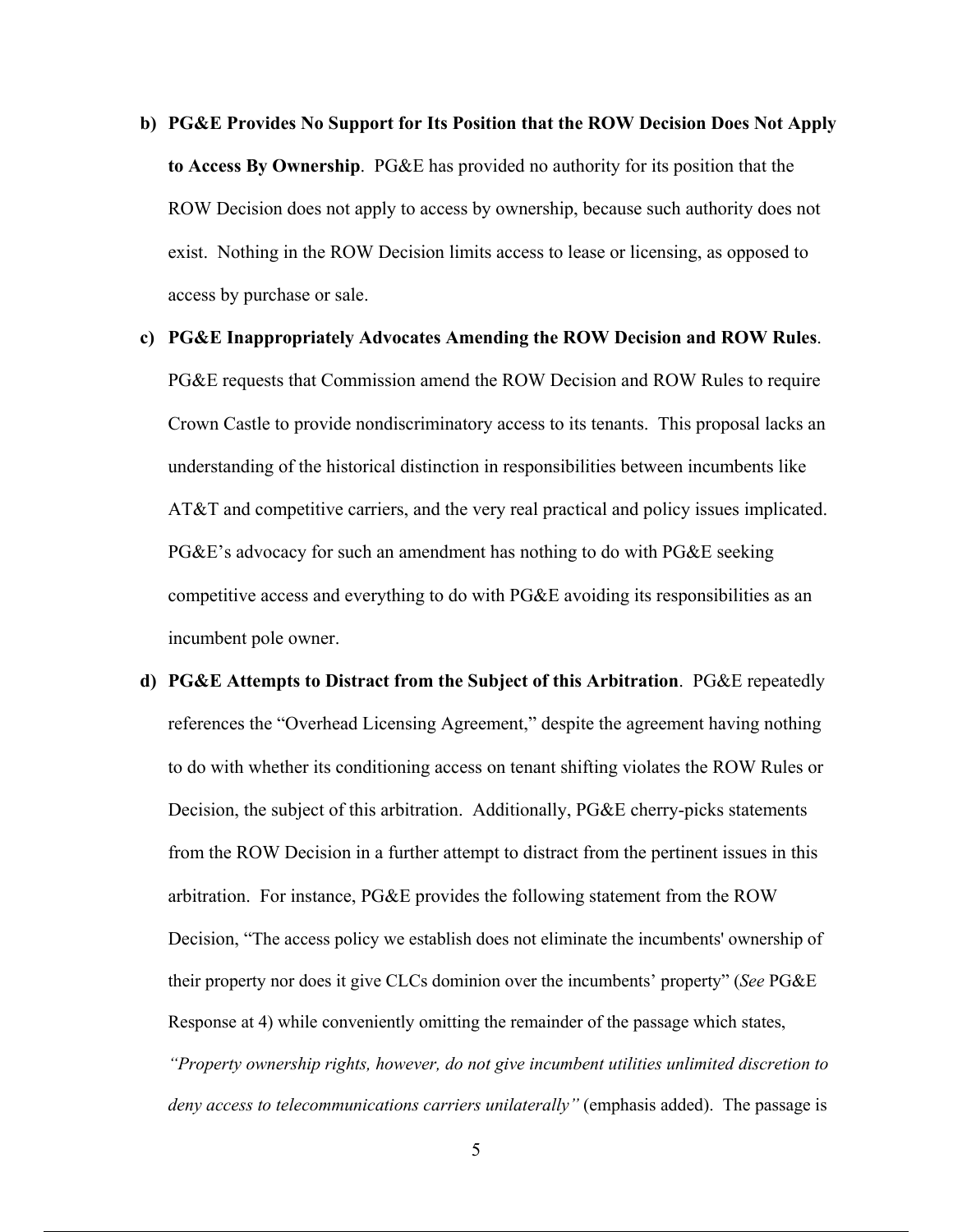derived from Section VII regarding "Reservation of Capacity," not the section in the ROW Decision focusing on access. It is further unclear to Crown Castle why PG&E appears to be concerned with being deprived of property when Crown Castle is in fact seeking *less* amount of the pole space than  $P G \& E$  seeks to sell, not more property.  $P G \& E$  yet again attempts to distort the issues by providing a quote from the ROW Decision in its Response at page 6: "These quotes highlight that the Commission's discussion pertained to annual rental rates between a utility pole owner and a tenant attacher, not one-time sales prices for owner-topurchaser transactions." The section in the ROW Decision focused on rates is distinct from the section of the ROW Decision focused on access and should not be confused.

**e) The Burden of Proof is on PG&E, Not Crown Castle.** PG&E mistakenly states that Crown Castle retains the burden of proof. The burden of proof is on PG&E because it is the party advocating a departure from adopted standards of the ROW Decision, which as Crown Castle explained in its Application, applies to all forms of access, including that by purchase. In fact PG&E does not just seek to deviate from the standards of the ROW Decision, it seeks to amend the ROW decision itself! The ROW Decision makes clear that, "In the event of such dispute, the *burden of proof shall be on the incumbent utility* to justify that its proposed restrictions or denials are necessary to address valid safety or reliability concerns and are not unduly discriminatory or anticompetitive."[1] As the incumbent entity, the burden in this case is on PG&E to justify its denial.

PG&E: PG&E believes that issue (3) should be the primary focus of this arbitration. As PG&E emphasized in its Response filed on October 25, 2018, PG&E's position is that the ROW Decision pertains to mandatory nondiscriminatory access through tenancy, not ownership. Therefore, so long as PG&E's Overhead Facilities License Agreement, which sets forth PG&E's

 $\overline{a}$ 

<sup>[1]</sup> ROW Decision at 121.